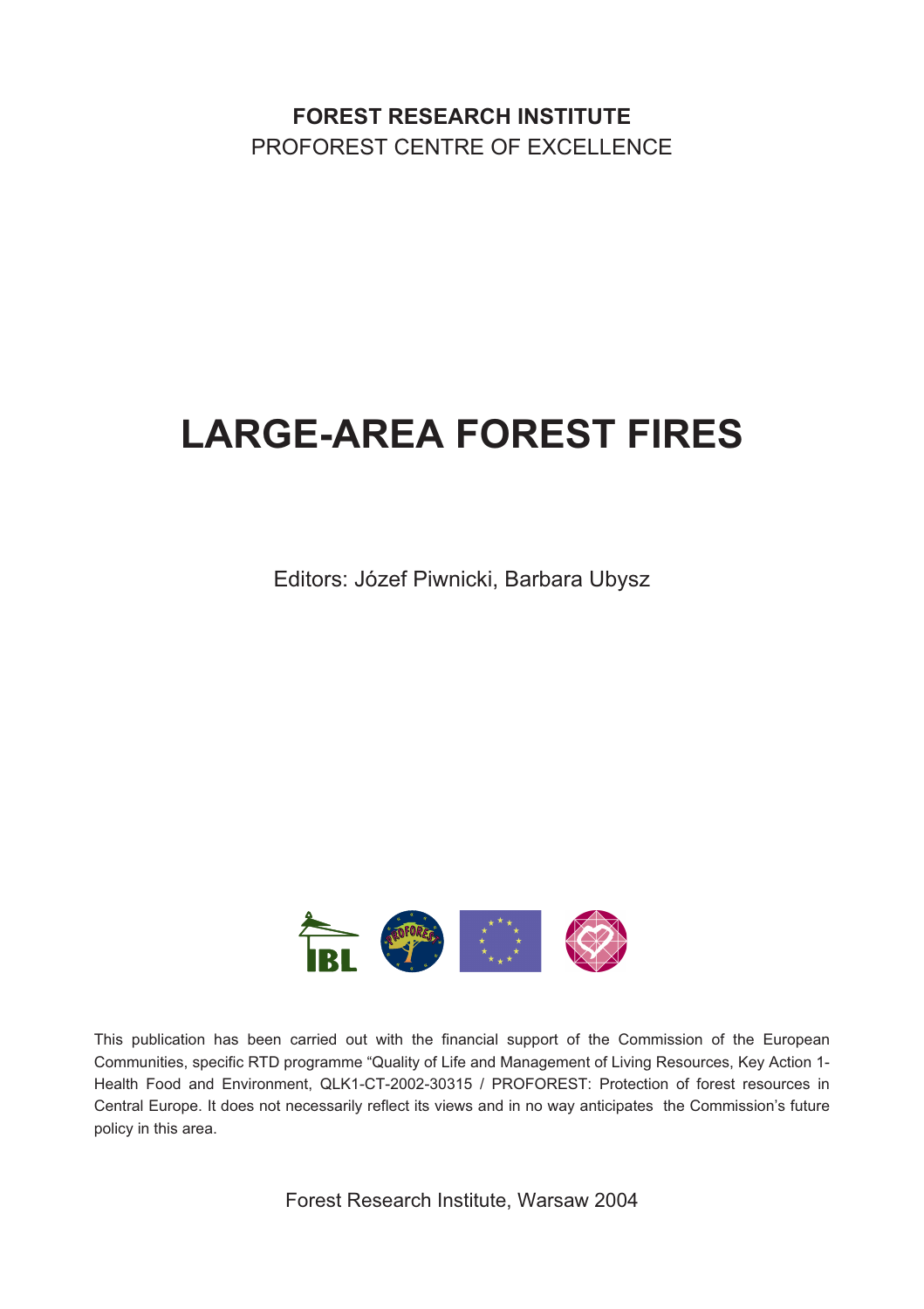ISBN 83-87647-36-5

Copyright by Forest Research Institute, Warsaw 2004

Language Editor: Karol Mierzejewski

Disclaimer: The information provided in this book is the sole responsibility of the authors and does not reflect the Community's opinion. The Community is not responsible for any use that might be made of data appearing in this publication.

#### **Forest Research Institute (IBL)**

is affiliated to the Polish Ministry of Environment

3 Bitwy Warszawskiej 1920 r.; 00-973 Warsaw, POLAND tel. +48(22)823201.05, fax. +48(22)8224935; e-mail: ibl@ibles.waw.pl; www.ibles.waw.pl

#### **PROFOREST Centre of Excellence**

devoted to protection of forest resources in Central Europe is led by the Forest Research Institute in Warsaw (FRIW), Poland

Druk i oprawa: Sowa - druk na życzenie; www.sowadruk.pl' tel. 022 431-81-40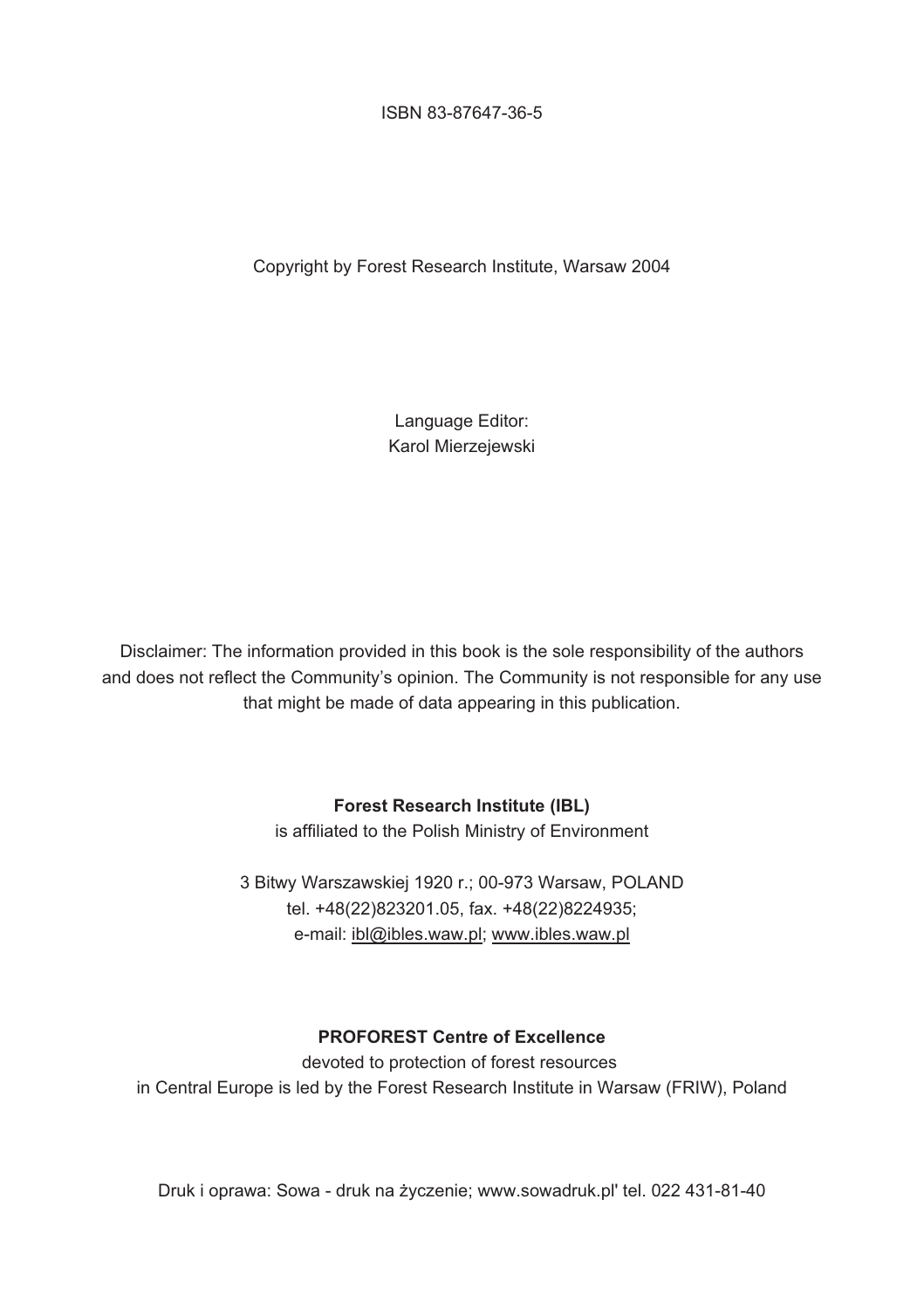## **CONTENS**

|                                                                                                                                                                                                                 | 4  |
|-----------------------------------------------------------------------------------------------------------------------------------------------------------------------------------------------------------------|----|
| MONITORING WILDLAND FIRES FROM SPACE: EXPERIENCE FROM<br>THE FIRE SEASONS 2002-2004                                                                                                                             |    |
|                                                                                                                                                                                                                 | 5  |
| REGIONAL CLIMATE CHANGE AND FOREST FIRES: OPTIONS FOR<br>SILVICULTURE AND FIRE MANAGEMENT PLANNING TO REDUCE THE<br>IMPACTS OF CLIMATE EXTREMES AND THE RISK OF HIGH-SEVERITY<br>WILDFIRES IN FORESTS OF EUROPE |    |
|                                                                                                                                                                                                                 | 7  |
| REMOTE IMAGE TRANSMISSION HELPS TO CONTROL LARGE FOREST<br><b>FIRES</b>                                                                                                                                         |    |
|                                                                                                                                                                                                                 | 9  |
| INTERDEPENDANCE OF METEOROLOGICAL CONDITIONS AND LARGE<br><b>FOREST FIRES</b>                                                                                                                                   |    |
|                                                                                                                                                                                                                 | 11 |
| LARGE-AREA WILDLAND FIRES IN HUNGARY                                                                                                                                                                            |    |
|                                                                                                                                                                                                                 | 13 |
| LARGE-AREA FOREST FIRES IN POLAND IN THE PERIOD OF 1999-2003                                                                                                                                                    | 15 |
| FOREST MONITORING IN SLOVAK REPUBLIC                                                                                                                                                                            |    |
|                                                                                                                                                                                                                 | 17 |
| THE ISSUES OF LARGE FOREST FIRES IN THE REGIONAL<br>DIRECTORATE OF THE STATE FORESTS ENTERPRISE, IN KATOWICE                                                                                                    |    |
|                                                                                                                                                                                                                 | 19 |
| ANALYSIS OF FIRE SPREAD IN KUŹNIA RACIBORSKA USING A<br><b>MODELLING APPLICATION</b>                                                                                                                            |    |
|                                                                                                                                                                                                                 | 22 |
| ESTIMATION OF ENVIRONMENTAL POLLUTION BY SMOKE EMISSIONS<br>FROM FOREST FIRES USING OF SATELLITE DATA                                                                                                           |    |
|                                                                                                                                                                                                                 | 25 |
| FOREST FIRES IN POLAND IN THE PERIOD OF 2002-2003                                                                                                                                                               |    |
|                                                                                                                                                                                                                 | 27 |